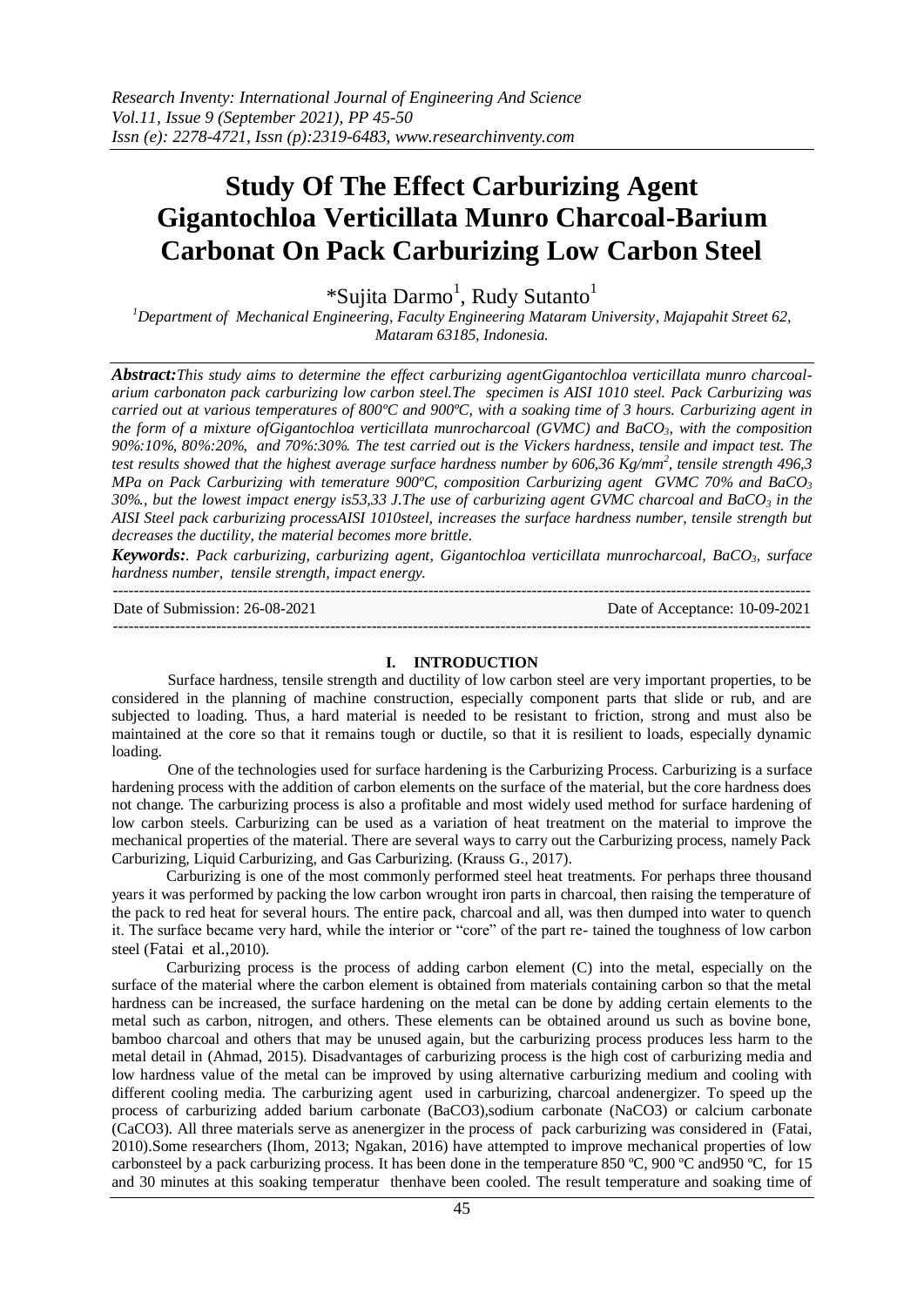carburizing influenced for mechanicalproperty of a specimen. The studies (Aramide, 2010) have been done.by using a alternative carburizing agent like that bamboo charcoal, pulverized cow bone, kernel shell charcoal. Oluwafemi, 2015 have studied the influence of temperature andsoaking time of pack carburizing process followed by quenching process with oil and tempering toimpact toughness mild steel. Saini, (2012) have conducted research on the fatiguepropagation behavior of alloy steel undergoing carburizing process. The work (Priyadarshini, 214) consider the low carbon steels containing 0.15%to 0.3% of carbon do not change of hardness number if packed carburizing. To increase thesurface hardness number after pack carburizing treatment is continued with further heattreatment: annealing, normalizing, hardening and tempering treatment.Considering that the base of the bamboo andong (Gigantochloa verticillata munro) is very potential as charcoal for carburizing media, research is needed to determine its characteristics. Also a little study on the use of bamboo charcoal as a carburizing agent.

## **2.1 The material**

.

### **II. EXPERIMENTAL PROCEDURE**

The specimen is low carbon steel AISI 1010. The content is shown in Tabel 1.Carburizing agent are Gigantochloa verticillata munro charcoal (GVMC) and  $BaCO<sub>3</sub>$ , shown in Figure 1.

| Elemen | Content $(\% )$ |
|--------|-----------------|
|        |                 |
| Fe     | $99,16 - 99,62$ |
| Mn     | 0,30-0.60       |
| S      | $\leq 0$ , 05   |
| Þ      | ≤0, 040         |
|        | $0,080 - 0,13$  |

#### **Tabel 1**. The chemical composition of AISI 1010

## **Figure 1. The material used in this study**



# **2.2 The research method**

Pack Carburizing was carried out at various temperatures of 800 °C and 900 °C, with a soaking time of 3 hours. Carburizing agent in the form of a mixture of Gigantochloa verticillata munro charcoal (GVMC) and BaCO3, shown in Figure 1. The composition carurizing agent are 90%:10%, 80%:20%, and 70%:30%. The test carried out is the Vickers hardness, tensile and impact test, sequentially according to standardASTM E92, ASTM E8 / E8M , ASTM E23. The type of bamboo used is Andong bamboo (Gigantochloa verticillata munro) which is cultivated in plantations in the North Lombok region, West Nusa Tenggara, Indonesia. GVMC was obtained from the base of the bamboo tree. thatplant age more than 5 years. GVMC is made by burning bamboo into charcoal then milled, sieved with a grain size of 200 mess GVMC serves as a carbon source,  $BACO<sub>3</sub>$  as an energizer serves to accelerate the reaction.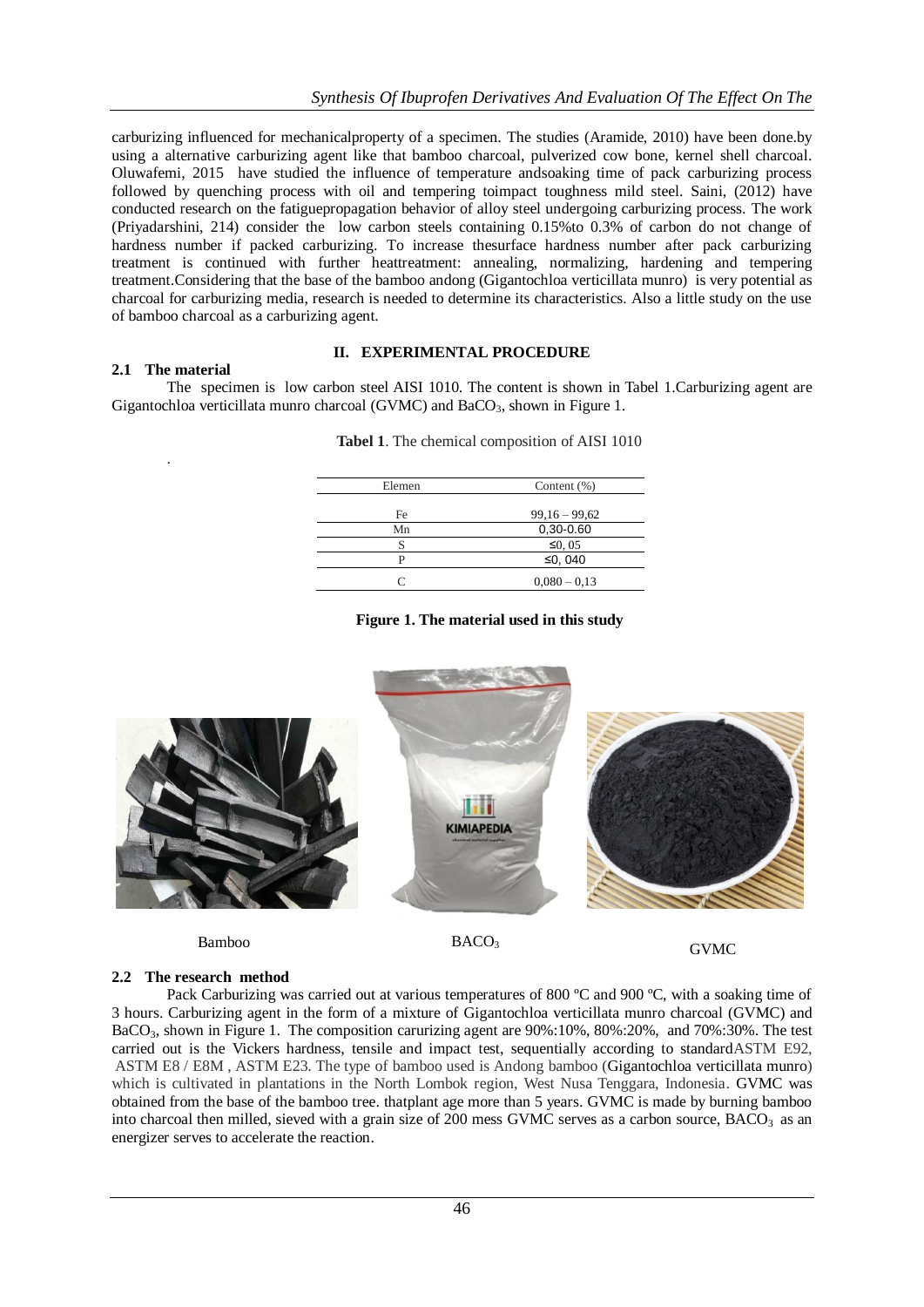## **III. RESULTS AND DISCUSSIONS**

## **3.1. The surface hardness number**

The surface hardness test used Vickers method with load (P) of 60 Kg. The test results are shown in Figure 2. the lowest surface hardness number is 171,67 Kg/mm<sup>2</sup> on theinitial specimens(untreatment). The causing is, no additional carbon in materials surface. The highest of surface hardness number specimens is 606,36 Kg/mm<sup>2</sup>, On pack carburizingat temperature 900 °C, soaking time 3 hours and carburizing agent 70% GVMC and 30% BaCO<sub>3</sub>. The increasing number of C atoms causes the surface hardness number of steel to increase. In this pack carburizing process, the greater the percentage of the enegizer ( $BaCO<sub>3</sub>$ ), the resulting surface hardness number increased, but for the percentage of carbon sources (GVMC) this is not the case. The percentage 70% GVMC causes the surface hardness number to be higher than the percentage80% and 90% GVMC, is similar to thediscoveries of ward, (Fahriadi, 2003) where he found thatthe tensile strength of carburized samples of some steel grades were some increaced.





## **3.2 The tensile strength of specimens**

Figure 3. shows the tensile strength of the specimen after pack carburizing treatment.In Figure 3, it is observed that for the samples treated pack carburizing at soaking time 3 hours, the tensile strength increases with increase in the carburizing temperature and percentage of  $BaCO<sub>3</sub>$  in the carburizing agent. The maximum value of 402,3 MPa at temperature 900 °C and content of BaCO<sub>3</sub> in the carburizing agent 30% wt. For the lowerpercentage of BaCO3 in carburizing agent (BaCO<sub>3</sub> 10% wt and 20% wt), the tensile strengthinitially decreased 380,1 MPa and 386,2 MPa. The trend of changes in tensile strength is the same as changes that occur in the surface hardness number.

The highest tensile strength at pack carbrizing temperature of 800 °C, is 395,6 MPa at content of BaCO<sub>3</sub> in the carburizing agent 30% wt. So the tensile strength of the specimen is lower than that of pack carbrizing at temperature 900  $^{\circ}$ C, even though the BaCO<sub>3</sub> content in the carburizing agent is the same.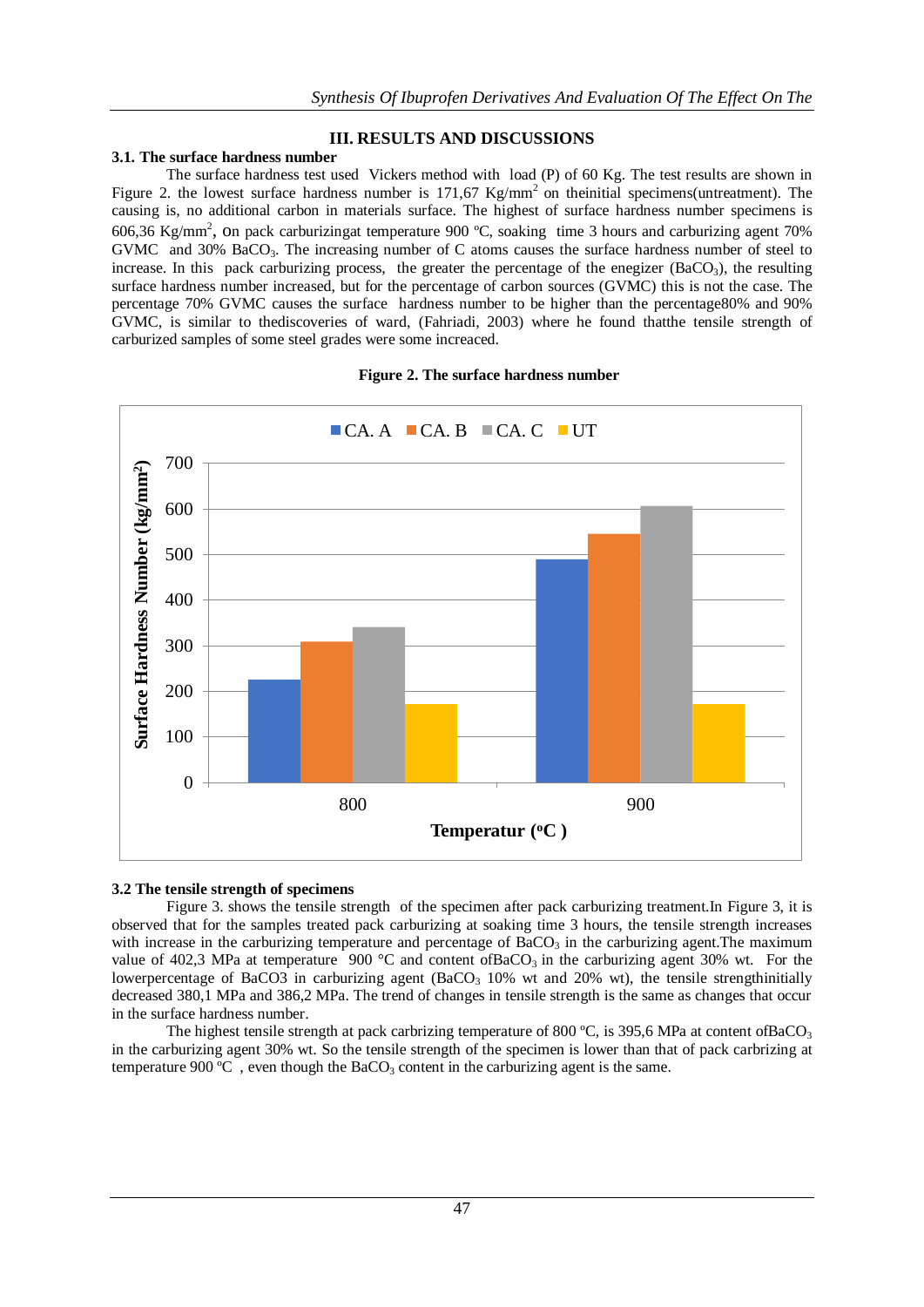

**Figure 3. The tensile strength of specimens**

## **3.3 The energy impact of specimens**

From Figure 4, it is observed that the absorbed (impact) energy increases with decreasein the pack carburizing temperature and percentage of BaCO<sub>3</sub> in the carburizing agent. The maximum value of 123,33 J at temperature 800 °C and content of BaCO<sub>3</sub> in the carburizing agent 10% wt. For the higherrpercentage of BaCO<sub>3</sub> in carburizing agent (BaCO<sub>3</sub> 20% wt and 30% wt), the energy impact initially decreased 88,33 J and 76,66 J. The trend of changes in tensile strength is the different that occur in the surface hardness number and tensile strength.

The energy impact at pack carbrizing temperature of 900 °C, is 73,33 J at content of BaCO<sub>3</sub> in the carburizing agent 10% wt. So the energy impact of the specimen is lower than that of pack carbrizing at temperature 800  $^{\circ}$ C, even though the BaCO<sub>3</sub> content in the carburizing agent is the same. In general, the ductility of the specimen decreases, after pack carbinzing treatment, in proportion to the increase in temperature pack carburizing and content ofBaCO<sub>3</sub> in the carburizing agent, a similar result was arrived at by some researcher (Aramid, 2009) who studied the mechanical properties of mild steel using activated carbon as carburizing agent, subjected to pack carburizing.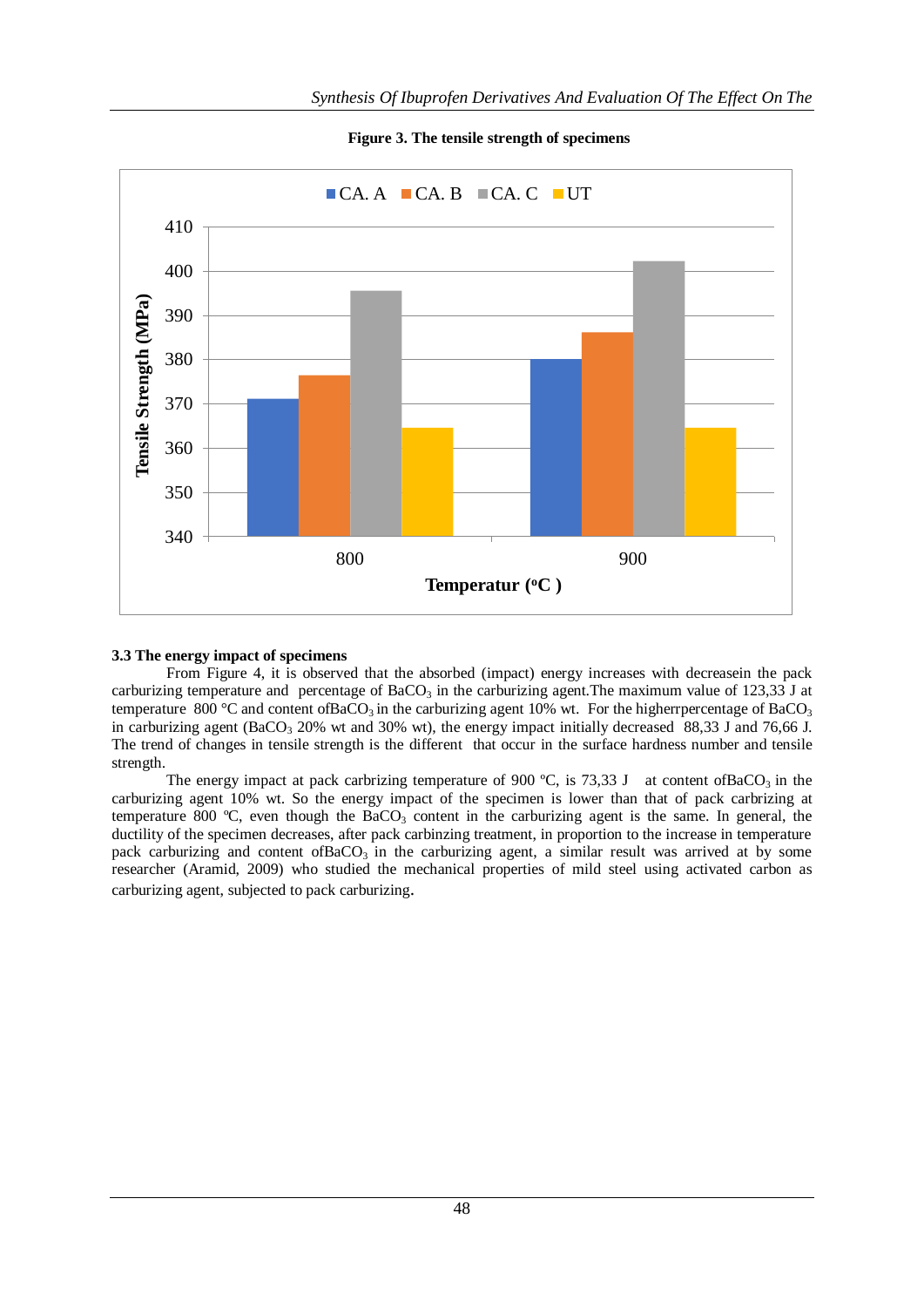

#### **IV. CONCLUSION**

From data analysis and discussion that has been done, the conclusion are the pack carburizing treatment affected the surface hardness number,tensile strength and energy impact of the low carbon steel AISI 1010. The greater of surface hardness number specimens is  $606,36$  Kg/mm<sup>2</sup>, tensile srength402,3 MPa on pack carburizingat temperature 900 °C, soaking time 3 hours and carburizing agent 70% GVMC and 30% BaCO<sub>3</sub>. But the The maximum value of energy impact is 123,33 J at temperature 800 °C and content of BaCO<sub>3</sub> in the carburizing agent 10% wt. In general, the surface hardness number and tensle strength increased, but the ductility of the specimen decreases, after pack carbinzing treatment, in proportion to the increase in temperature pack carburizing and content of  $BaCO<sub>3</sub>$  in the carburizing agent.

#### **Conflict of interest**

There is no conflict to disclose.

#### **ACKNOWLEDGEMENT**

The authors thank Prof.Rudy Soenoko, Prof. Wahyono Suprapto are acknowledged for invaluable endless collaboration.Prof. I.G.N Wardhana Director Postgraduated Doctor Mechanical Engineering Program Brawijaya University permission to use of laboratory and other resource materials

#### **REFERENCES**

- [1]. Ahmad, J. K. Carburizing of Steel. (2015). International Journal of Materials Science and Applications,. 4(2), 11. https://doi.org/10.11648/j.ijmsa.s.2015040201.13.
- [2]. Fatai O. A., Simeon A. I., Isiaka., Oluwole O., and Joseph O. B., (2010) Pack Carburization of Mild Steel, using Pulverized Bone as Carburizer: Optimizing Process Parameters. Leonardo Electronic Journal of Practices and Technologies, ISSN 1583-1078, issue 16, 2010, pp. 1-12.
- [3]. Fahriadi, Deddy, (2003). Effect of Cow Bone Powder Concentration in Carburization Media Against Hardness and Tensile Strength on Carburizing Process of Low Carbon Steel, Universitas Mataram, Mataram.
- [4]. Krauss G. Principles of Heat Treatment of Steel, (2019). American Society for Metals, Ohio, pp. 209-219.
- [5]. Raza, M.A., Asgar, H., Abdullah, A. et al.(2016). Carburising of Low-Carbon Steel Using Carbon Black Nanoparticles. Arab J Sci Eng **41,** 4661–4667 https://doi.org/10.1007/s13369-016-2229-9
- [6]. Ngakan, D. and Putra, K,, (2016) Carburizer Effectiveness from Different Carbon Sources on Pack Carburizing Process, 2(1), 2016, pp. 5–10.
- [7]. Oluwafemi, O. M., Oke, S. R., Otunniyi, I. O. and Aramide, F. O., (2015). Effect of carburizing temperature and time on mechanical properties of AISI/SAE 1020 steel using carbonized palm kernel shell. Leonardo Electronic Journal of Practices and Technologies, 14(27), pp.41–56.